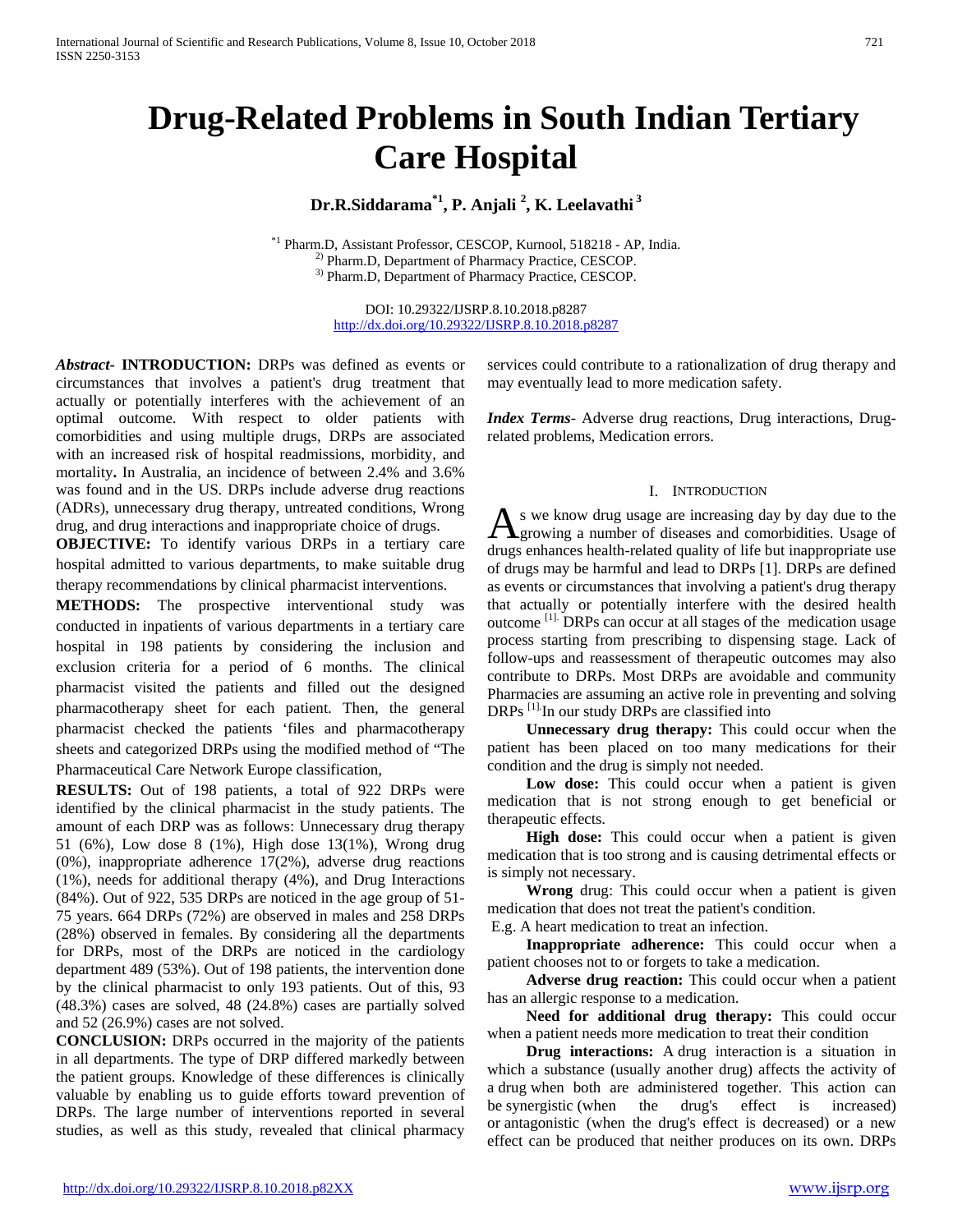are associated with an increased risk of hospital readmission, morbidity, mortality, and increased health care cost <sup>[2].</sup>

In Australia, an incidence of between 2.4% and 3.6% was found and in the US an incidence of between 3.1% and 6.2% was found. A study in India carried out in a tertiary referral center in South India showed that admissions due to ADRs accounted for 0.7% of total admissions and deaths due to ADRs accounted for 1.8% of total ADRs  $^{[3]}$ .

DRPs include both actual and potential problems. An actual problem has resulted in clinical manifestations (e.g. a drug-related rash, an adverse drug reaction), or therapy failure due to incorrect dosage. A potential problem is not manifest, but if left unresolved, it may lead to drug-related harm to the patient. The identification and suggestions for interventions by clinical pharmacists on clinically significant DRPs, and further, the acceptance of the interventions by the prescribers, are evidence of the major contribution of clinical pharmacists in reducing the frequency of DRPs, thus implying better pharmacotherapy for the patient.

### II. NEED OF THE STUDY

In order to develop effective interventions to identify and address these DRP, it is very important to get more insight into the specific nature of DRPs in this specific patient group and determinants of their occurrence. Probably due to differences in setting, patient characteristics, and measures addressing possible DRP, the results of these studies are also inconsistent  $[4]$ . Policies and services should be developed to reduce and prevent drugrelated morbidity and mortality. Purpose of the study was to investigate type, nature, and incidence of drug-related admissions in a tertiary care hospital in south India<sup>[5]</sup>.

It is useful to investigate which part of potential DRPs can be avoided by the intervention of the community pharmacist in collaboration with the prescriber and the patient. Hospital-based medication review by a clinical pharmacologist was not associated with reduced rates of re-hospitalization and/or death. The clinical relevance of DRPs might be overestimated as a risk for re-hospitalization or death. It is of great importance to clarify if and how DRPs can be prevented. In designing such studies, one should consider choosing inclusion criteria that accumulate risk  $^{[6]}$ .

# **AIM:**

To assess, monitor and report any of the drug-related problems (DRPs) in a tertiary care hospital

### **OBJECTIVES:**

To assess toxic or overdose, sub-therapeutic dose, adverse drug reactions, medication errors or noncompliance, drug use without an indication, improper drug selection, drug interactions (DI), untreated indication and to improve the rational use of medicines

# III. METHODOLOGY

This is a prospective study conducted for 6 months in the 250-bedded Viswabharathi super specialty Hospital. The study was carried out on 200 patients.

# **Data collection:**

Patient data collected using a standardized data collection form (SDCF). SDCF of each patient consisting with regard to patients age, gender, past medical and surgical history, confirmatory diagnosis, duration of treatment, lifestyle modifications, questions about adherence of drugs, scales of ADRs were included $^{[7]}$ .

Patients included based on criteria like all age groups, all diseases except cancer, all classes of drugs are included patients who are coming for regular follow-ups and either gender is considered. Excluded patients who are under the therapy with chemotherapy drugs, radiation therapy and surgical therapy, pregnancy and breastfeeding patients, who are under dialysis, uncooperative patients, palliative patients, patients with incomplete data, patients under influence of alcohol and drugs, compromised patients with dementia and those who stayed less hours of stay in hospital.

# **IDENTIFICATION OF DRPs:**

The assessment of DRPs was based on each research's clinical judgment with the support of established literature and standard guidelines of diseases. Information on drugs such as recommended dosages frequency and side effects was based on Drug Information Handbook whereas Naranjo, WHO scale were used to access causality of the  $\text{ADRs}^{[1,11]}$ . Based on the score type of ADR can be accessed. With exception of drug interactions data which was later identified using Micromedix outline software.<sup>[1, 9]</sup>

### IV. DATA ANALYSIS:

All extracted data were pooled and analyzed. Results expressed in frequency percentage and with maximum and minimum value.

### **Ethical consideration:**

Before data collection to conduct this study, ethical clearance was obtained from CESCOP of ethical committee. A letter was submitted to CESCOP referral hospital of managing director<sup>[9]</sup>.From beginning to interventions of DRPs ethical conduct was maintained.

### V. RESULTS:

 **B**ased on inclusion and exclusion criteria totally 200 cases were collected among these 198 cases were included.

 **Demographic characteristics:** Among 198 subjects 127 were male and 71 were female subjects. Patient characteristics and DRPs were summarized in the Table No 1.

 **Clinical characteristics:** Totally 922 DRPs were identified by the clinical pharmacist under the study patients. .Total 1667 medicines were prescribed for the patients. Average of 8 drugs were prescribed per admitted patient. The percentages of each DRP were as follows: Unnecessary drug therapy 51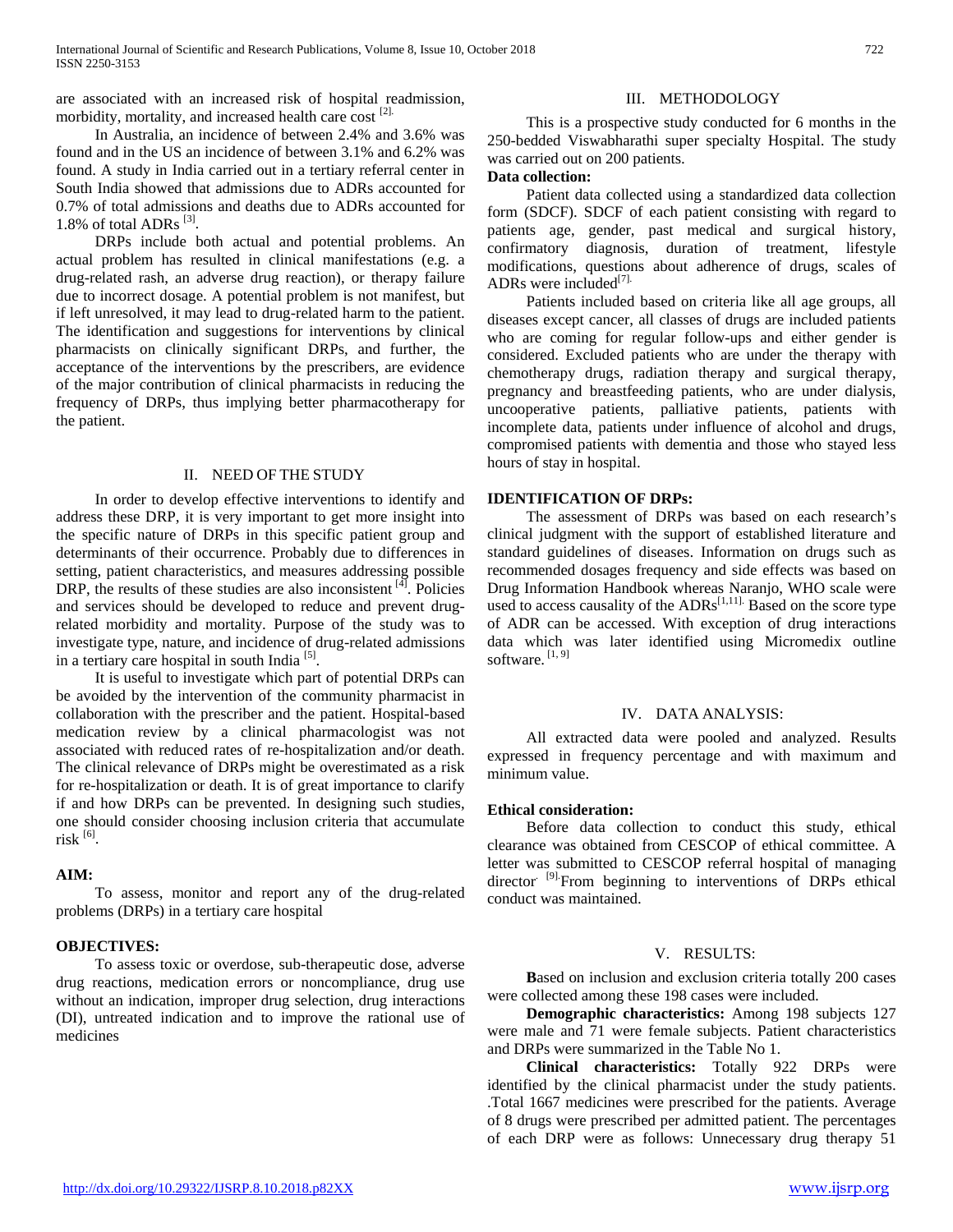(6%), Low dose 8 (1%), High dose 13(1%), Wrong drug (0%), inappropriate adherence 17(2%), adverse drug reactions (1%), needs for additional therapy (4%), and Drug Interactions (84%). Types freq and percentage of DRPs were shown in table no 2. And fig no 1.

The department that was most likely to cause DRPs was Cardiology (53%), followed By General Medicine (15%), Neurology (12%), Gastroenterology (7%), Nephrology (7%), Endocrinology (5%), Psychiatry (1%).

Among these majorly prescribed were anti Hypertensive drugs i.e. 570 (16%) and least were NSAIDS i.e. 245 (7%). A total of 922 DRPs were identified in 198 patients. A total of 2.02% of patients (n=0) has no DRPs, 61.11% of patients  $(n=121)$  only had one type of DRP, 27.77% of patients  $(n=55)$ had two DRPs, 9.09% of patients (n=18) had 3 DRPs.

 **Drug interactions:** Among 992 DRPs 776 were DI. Among these DI, major were 324(41.7%), moderate was 349

> **Patient demographics Freq (%) Age** 0-25 26-50 51-75  $>75$ 35(4) 301(33) 535(58) 51(5) **Sex** Male Female 664(72) 258(28) **Alcoholism** Alcoholic Non alcoholic 332(36) 590(64) **Smoking** Smokers Nonsmokers 353(38) 569(62) **Departments** Cardiology Endocrinology Gastroenterology General medicine Nephrology Neurology Psychiatry 489(53) 44(5) 61(7) 140(15) 61(7) 115(12) 10(1)

**Table No. 1 Patient characteristics and DRPs**

| Table No. 2 Types freq and % of DRPs |  |  |  |  |  |  |
|--------------------------------------|--|--|--|--|--|--|
|--------------------------------------|--|--|--|--|--|--|

| Drug-related problems           | Freq $(\% )$ |  |  |
|---------------------------------|--------------|--|--|
|                                 |              |  |  |
| <b>Unnecessary Drug therapy</b> | 51(6)        |  |  |
| Duplicate therapy               | 7(13.7)      |  |  |
| No medical indication           | 41(80.3)     |  |  |
| Nondrug therapy indicated       | 2(3.9)       |  |  |
| Treating available ADR          | 19(19)       |  |  |
| <b>Low Dose</b>                 | 8(1)         |  |  |
| Wrong Dose                      | 5(6.52)      |  |  |
| Duration inappropriate          | 1(12.5)      |  |  |
| Frequency inappropriate         | 2(5)         |  |  |
| Drug interaction                |              |  |  |

<http://dx.doi.org/10.29322/IJSRP.8.10.2018.p82XX> [www.ijsrp.org](http://ijsrp.org/)

drug–drug interactions (DDI), drug–food interaction (DFI), drugethanol interaction (DEI). Distribution of DI was shown in Table No 3.  **Adverse drug reactions:** Among 992 DRPs 16 were

(45%), minor were103 (13.3%). DIs were further classified into

ADRs. In our study ADRs were Antibiotics caused steven johnsons syndrome and erytheomatous patches, Diuretics cause electrolyte imbalance, Anticoagulants caused bleeding of gums, antipsychotics caused sedation slurred speech, decreased weight, antidiabetic drugs caused dilated cardiomyopathy and neurotropics caused constipation. The outcome of ADR evaluation and pharmacist intervention were shown in Table No .5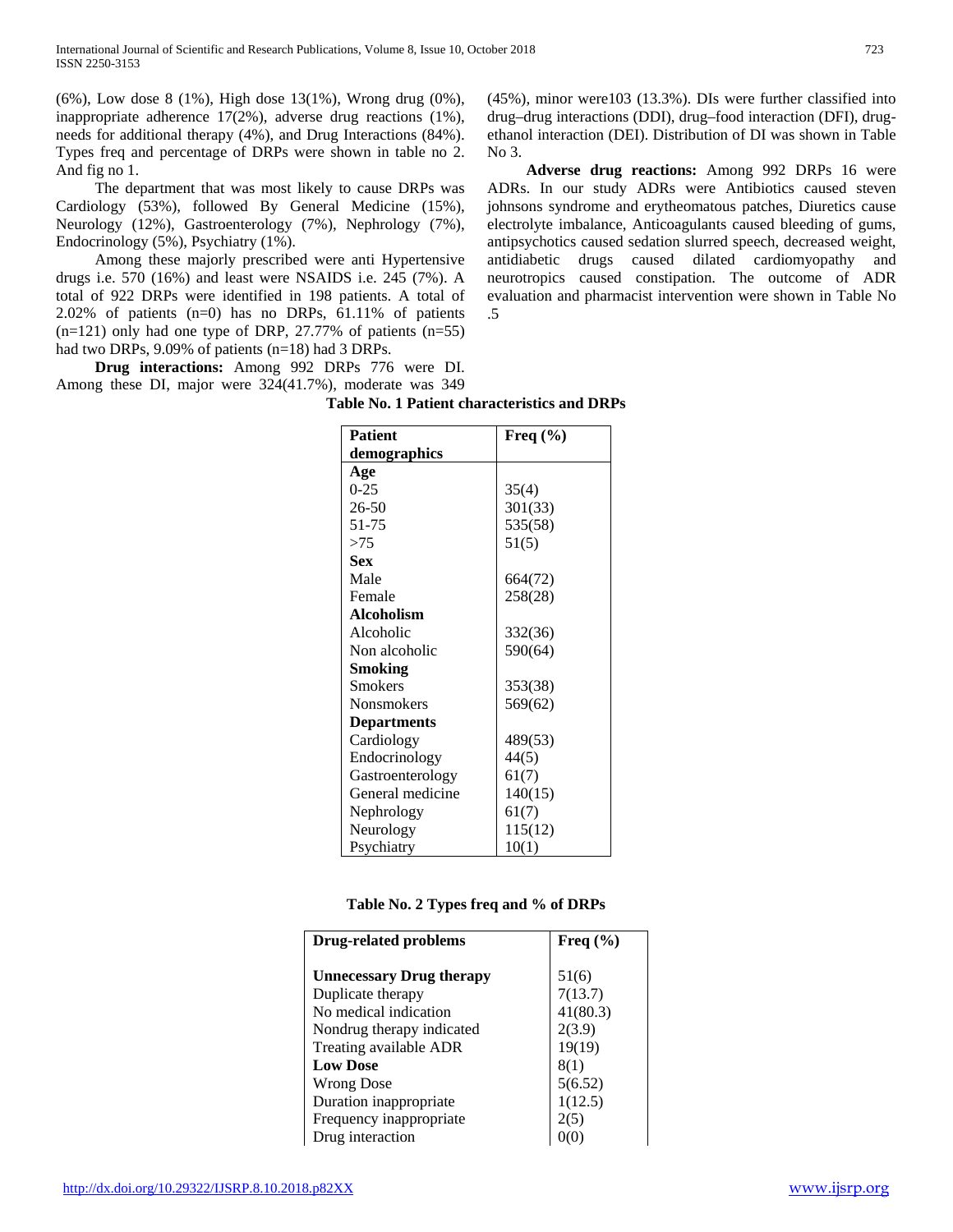| <b>High Dose</b>                  | 13(0)     |  |  |
|-----------------------------------|-----------|--|--|
| <b>Wrong Dose</b>                 | 6(46.1)   |  |  |
| Duration inappropriate            | 3(23)     |  |  |
| Frequency inappropriate           | 3(23)     |  |  |
| Drug interaction                  | 17(79.)   |  |  |
| Wrong drug                        | 0(0)      |  |  |
| Prescribed drug not available     | 0(0)      |  |  |
| Dispensing error                  | 0(0)      |  |  |
| Prescribing error                 | 0(0)      |  |  |
| <b>Inappropriate adherence</b>    | 17(2)     |  |  |
| Cannot administer                 | 2(11.7)   |  |  |
| Patient forgets to take           | 6(35.2)   |  |  |
| Patient prefers not to take       | 9(52.9)   |  |  |
| Needs for additional drug therapy | 40(4)     |  |  |
| Untreated indication              | 36(90)    |  |  |
| Additional therapy                | 1(2.5)    |  |  |
| Preventive                        | 3(7.5)    |  |  |
| <b>Drug Interactions</b>          | 776(84)   |  |  |
| Drug-drug interactions            | 519(66.8) |  |  |
| Drug-food interactions            | 220(28.3) |  |  |
| Drug-ethanol interactions         | 37(4.7)   |  |  |
| <b>Adverse drug reactions</b>     | 16(1)     |  |  |

# **Table No: 3 Distribution of Drug Interactions**

| <b>Characteristics</b> | No of prescriptions of | <b>DDI</b> | <b>DFI</b> | DEI              | <b>Total</b> | % of interactions |
|------------------------|------------------------|------------|------------|------------------|--------------|-------------------|
|                        | DI                     |            |            |                  |              |                   |
| Age                    |                        |            |            |                  |              |                   |
| $0-25$                 | 23                     | 18         | 9          | $\overline{0}$   | 27           | 3.479             |
| $26 - 50$              | 61                     | 167        | 67         | 17               | 251          | 32.345            |
| 51-75                  | 103                    | 303        | 132        | 20               | 455          | 58.63             |
| $>75$                  | 11                     | 31         | 12         | $\Omega$         | 43           | 5.54              |
| <b>Sex</b>             |                        |            |            |                  |              |                   |
| Male                   | 127                    | 388        | 152        | 37               | 577          | 74.35             |
| Female                 | 71                     | 131        | 68         | $\boldsymbol{0}$ | 199          | 25.65             |
| <b>Deparments</b>      |                        |            |            |                  |              |                   |
| Cardiology             | 61                     | 59         | 32         | $\overline{0}$   | 91           | 11.74             |
| Endocrinology          | 4                      | 8          | 2          | $\overline{2}$   | 12           | 1.54              |
| Gastroenterology       | 54                     | 310        | 123        | 30               | 463          | 59.66             |
| General medicine       | 24                     | 70         | 24         | $\overline{c}$   | 96           | 12.37             |
| Nephrology             | 17                     | 26         | 13         | $\overline{c}$   | 41           | 5.29              |
| Neurology              | 24                     | 24         | 16         | $\overline{0}$   | 40           | 5.15              |
| Psychiatry             | 14                     | 22         | 10         | $\mathbf{1}$     | 33           | 4.25              |
|                        |                        |            |            |                  |              |                   |
|                        |                        |            |            |                  |              |                   |

# **Table no 4: Assessment of ADRs**

| <b>ADR</b>       | <b>No of ADRs</b> | % of ADRs |
|------------------|-------------------|-----------|
| <b>CASUALTY</b>  |                   |           |
| Naranjo          |                   |           |
| Definite         | 2                 | 12.5      |
| Probable         | 12                | 75        |
| possible         | 2                 | 12.5      |
| <b>WHO</b> Scale |                   |           |
| Certain          |                   | 6.2       |
| Possible         | 2                 | 12.5      |
| Probable         | 13                | 81.25     |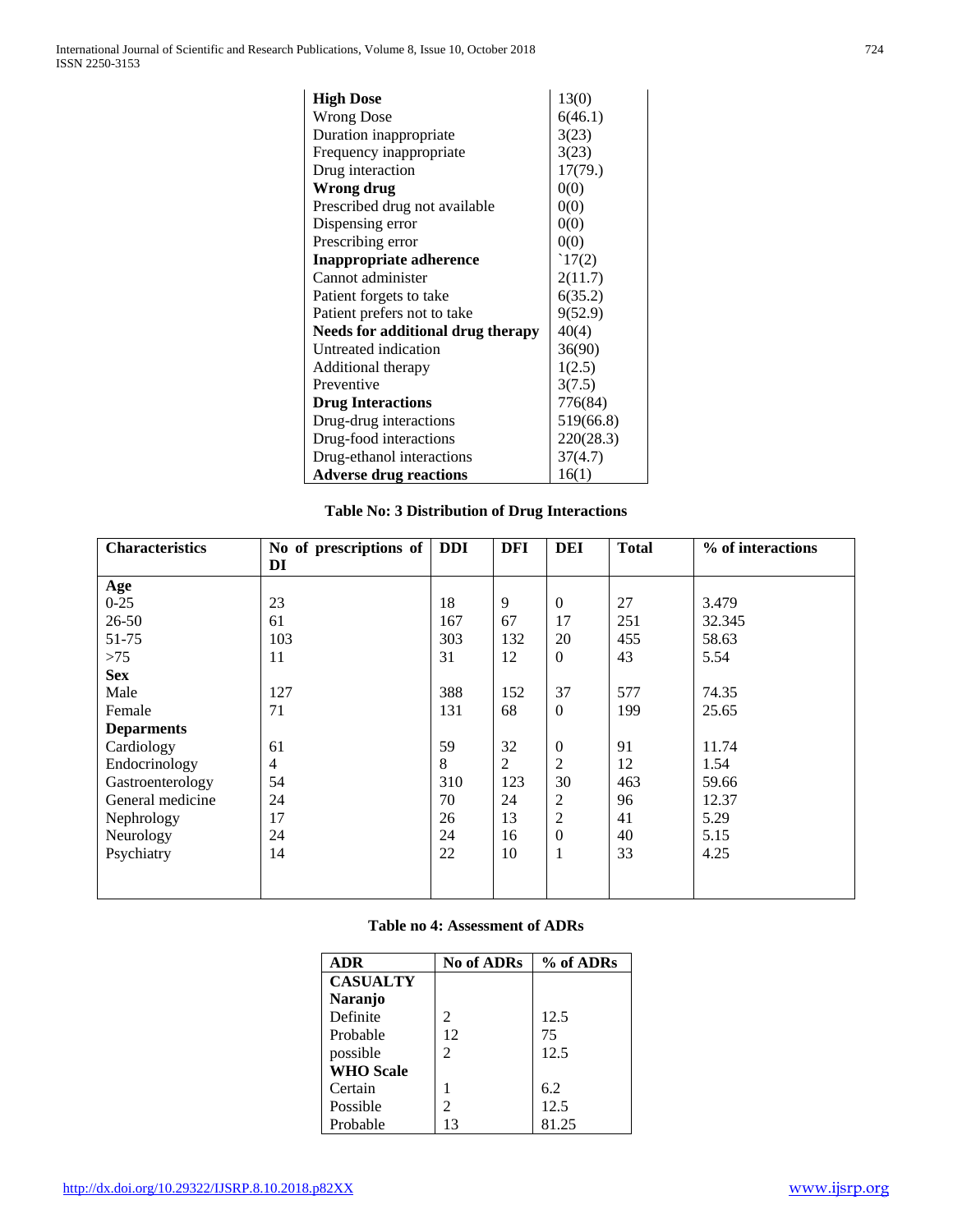| <b>Outcome</b> | Yes $(\% )$ | No(%)   |
|----------------|-------------|---------|
| Dechallenge    | 13(81%)     | 3(19%)  |
| Rechallenge    | 1(6%)       | 15(94%) |
| Pharmacist     | 193(97.47)  | 5(2.53) |
| intervention   |             |         |
|                |             |         |
|                |             |         |
|                |             |         |

# **Table No 5: Outcome of ADR evaluation and pharmacist intervention**

# **Fig No. 1: Types, freq, and percentage of DRPs**



#### VI. DISCUSSION

 DRPs are very frequent in patients who are admitted to hospitals. These problems may lead to patient's morbidity, mortality, increase in their hospitalization stay and cost. It has been shown that clinical pharmacist's intervention can reduce the DRPs and total drug cost during hospitalization.<sup>[6]</sup>

 According to the findings, the average number of errors per patient was 4.6. The most common form of error in our study was DIs (776) 84.16 % of the total problems in which out of 198 cases 127 were male and 71 were female. Among these drug interactions 61 cases are from General medicine department, 4 cases from Psychiatry, 64 cases from Cardiology, 24 from Neurology, 17 from Nephrology, 24 from Gastroenterology and 14 from Endocrinology.

 The percentages of each DRP were as follows: Unnecessary drug therapy (6%), Low dose (1%), High dose (1%), Wrong drug (0%), inappropriate adherence (2%), adverse drug reactions (1%), needs for additional therapy (4%), and Drug Interactions (84%).

 In this present study, 922 DRPs were found, a previous study by Rijo Mary George et.al. Showed 598 DRPs, Another study by Mohammednur Hussein et al 452 DRPs identified.

 In the detail classification of Drug-related problems, In the Unnecessary drug therapy (6%) in which no medical indication is high (80.3%) and treating available ADR is low (1.9%). In low dose (1%) in which the wrong dose is high (62.5%) and Duration inappropriate is low (12.5%). In high dose (1%) in which the wrong dose is high (46.1%) and Drug interaction is low (7.69%). In Inappropriate adherence (2%) in which patient the prefers not to take is high (52.9) and cannot administer is low (11.7%). In needs for additional therapy (4%) in which untreated indication is high (90%) and additional therapy is low (2.5%). Drug interactions (84%) in which DDIs were more (66.8%) and DEIs are less  $(4.7\%)$ . <sup>[7]</sup>

 ADRs were occurring in 1% (16) of the total samples in this study. The result is not in line with research done in East Ethiopia and India 42.7% and 10% respectively. In this study, electrolyte imbalance was the main ADR identified followed by Erythematous patches. While the research was done in East Ethiopia, the gastrointestinal disturbance is the main ADR.<sup>[8]</sup>

 The most common DRPs in this study are "drug Interactions (776) and unnecessary drug therapy (51) whereas "Potential interactions" and "drug not taken or administered at all" are the common DRPs in the study of DRPs in type 2 DM patients with dyslipidemia.<sup>[9]</sup>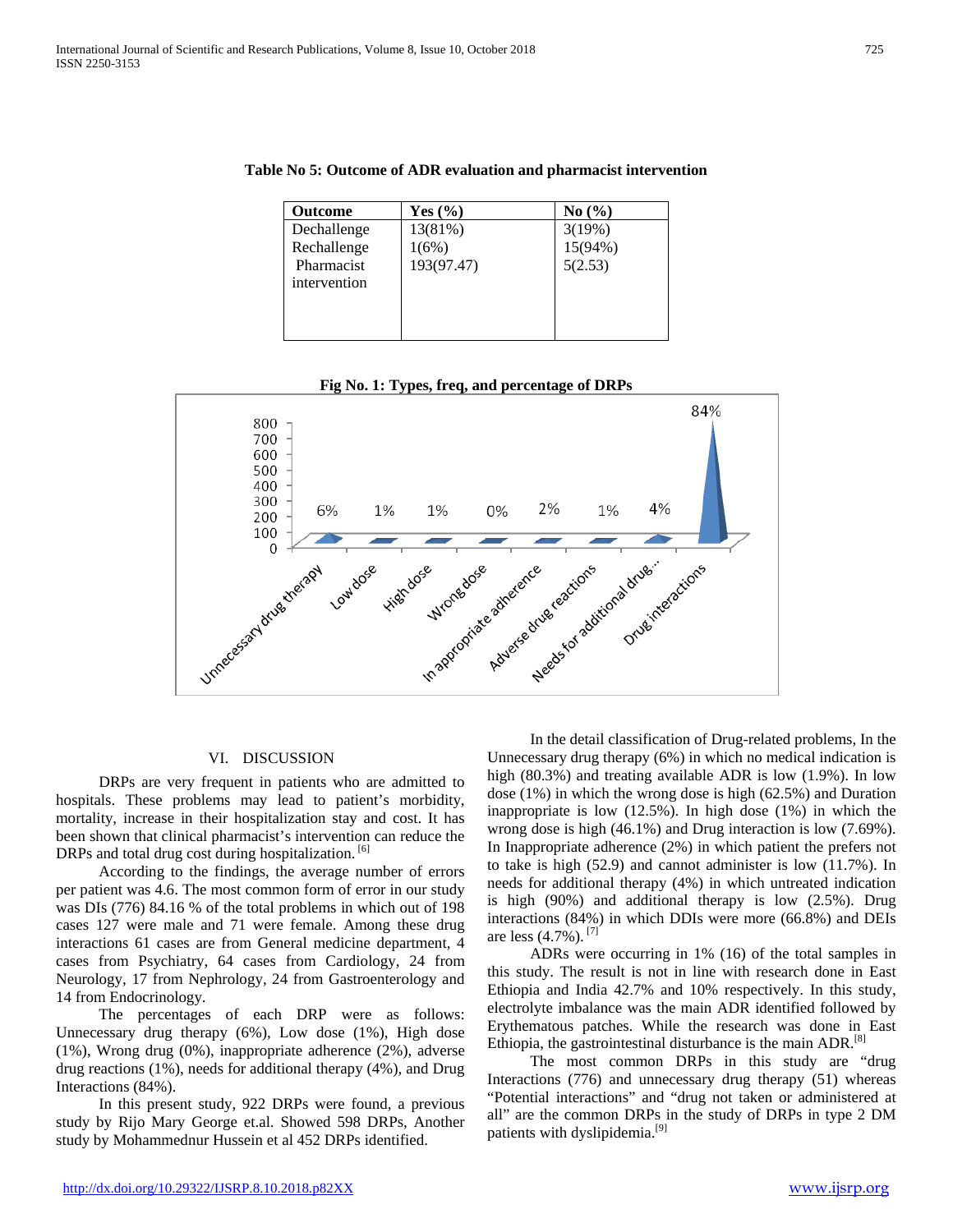In the cardiology department, more DRPs were identified i.e. 53% and in Psychiatry low DRPs were found (1%). Based on the Class of drugs, Less number (245) of DRPs were found with the NSAIDs (7%) and more number of DRPs were found with the antihypertensives.

 In our study drug interactions under moderate (45%) category were leading when compared to major (41.75%), while in other studies drug interactions under major category were leading when compared to moderate.

 One of the main duties of a clinical pharmacist is to restrict the drug-related problems in medical wards. For 198 patients surveyed in this study 193 interventions were done by the clinical pharmacist with the mean of 0.97 interventions per patient.

 More than 193(97%) interventions done by clinical pharmacists. Over that 93 (48.3%) are completely solved, 48 (24.8%) are partially solved and 52 (26.9%) are not solved

 Previous studies showed that a pharmacist in collaboration team in hospitals reduces the adverse events by 30-86%.

 The result is not constant with the results of research done in other tertiary care hospitals. These may be due to the difference in health worker accessibility and absence of drug interaction checker. [10]

# VII. CONCLUSION

 DRPs occurred in the patients of all departments. The type of DRP differed markedly between the patient groups. Knowledge of these differences is clinically valuable by enabling us to guide efforts toward prevention of DRPs. The large number of interventions reported in several studies, as well as this study, revealed that clinical pharmacy services could contribute to a rationalization of drug therapy and may eventually lead to more medication safety.

 Potential drug interactions, poor medication adherence and the lack of health consciousness were the three most common factors found in this study.

 DRPs increases with an increase in the number of comorbidites. This may be because as comorbidity increase number of drugs patients using increases. This increase drug intersection which is the main DTP identified in our case, Drug therapy problem increases with age.

 Since clinical pharmacist interventions are not known well to most of the physicians and medical students in our country, a better introduction of clinical pharmacy services and their achievements can improve patient care and reduce clinical risks. Regarding the current study outcomes, the health sector policymakers should consider to include clinical pharmacists in the hospital. The role of clinical pharmacists should also be geared to identify, solve, and prevent DRPs rather than overlapping on the already existing dispensing pharmacists

# VIII. LIMITATIONS:

 There are limitations were present for our study they were, because of the lack of awareness, patient is unable to identify the ADRs due to medications, limited no of patients, the study period was very less**,** we were unable to determine what would happen

to the patients if errors were left uncorrected, the study is conducted in the inpatient department of Viswabharathi super specialty hospital at the district level and this can't be used to represent the Indian population, so the robust prevalence studies have to be conducted in India by door to door survey which will give the overall prevalence of India and lack of national drugrelated forms designed at national level was also the other limitation of the study.

### IX. ACKNOWLEDGEMENTS

 This thesis arose in part out of research that has been done from past days. It is a proud Privileged honor for me to express my heartfelt thanks and gratefulness to all the persons who backed me directly or indirectly throughout the materialization of this project work at this magnitude. We would like to avail this opportunity to express my deep sense of gratitude and heartfelt thanks to my revered guide Dr.R.Siddarama, Pharm.D, Associate Professor and Head of the department of pharmacy practice, for his support and valuable suggestions and for sharing his extensive experience with me during the entire course of the work.

### **REFERENCES**

- [1] Mohammed Biset Ayalew,1 Teshome Nedi Megersa et,al Drug-related problems in medical wards of Tikur Anbessa specialized hospital, Ethiopia, J Res Pharm Practice, Published :OCT 2015
- [2] [M.Sonal Sekhar](https://www.sciencedirect.com/science/article/pii/S1319016411000338#!) [C.Adheena Mary](https://www.sciencedirect.com/science/article/pii/S1319016411000338#!) [P.G.Anju](https://www.sciencedirect.com/science/article/pii/S1319016411000338#!) [Nishana AmeerHamsa,](https://www.sciencedirect.com/science/article/pii/S1319016411000338#!) Study on drug related hospital admissions in a tertiary care hospital in South India, [Saudi Pharmaceutical Journal,](https://www.sciencedirect.com/science/journal/13190164) [Volume 19, Issue 4,](https://www.sciencedirect.com/science/journal/13190164/19/4) October 2011, Pages 273-278
- [3] Thijs H. A. M. Vinks, Fred H. P. de Koning, Ton M. de Lange, Toine C.G. Egberts , Identification of Potential Drug-related Problems in the Elderly: The Role of the Community Pharmacist, [Pharmacy World](https://link.springer.com/journal/11096)  [and Science,](https://link.springer.com/journal/11096) February 2006, Volume 28, [Issue](https://link.springer.com/journal/11096/28/1/page/1) 1, pp 33–38
- [4] [Cruts G,](https://www.ncbi.nlm.nih.gov/pubmed/?term=Cruts%20G%5BAuthor%5D&cauthor=true&cauthor_uid=18393087) [Buster M,](https://www.ncbi.nlm.nih.gov/pubmed/?term=Buster%20M%5BAuthor%5D&cauthor=true&cauthor_uid=18393087) [Vicente J,](https://www.ncbi.nlm.nih.gov/pubmed/?term=Vicente%20J%5BAuthor%5D&cauthor=true&cauthor_uid=18393087) [Deerenberg I,](https://www.ncbi.nlm.nih.gov/pubmed/?term=Deerenberg%20I%5BAuthor%5D&cauthor=true&cauthor_uid=18393087) [Van Laar M,](https://www.ncbi.nlm.nih.gov/pubmed/?term=Van%20Laar%20M%5BAuthor%5D&cauthor=true&cauthor_uid=18393087) Estimating the total mortality among problem drug users. **Subst Use** [Misuse.](https://www.ncbi.nlm.nih.gov/pubmed/18393087) 2008;43(5):733-47
- [5] [Mannheimer B,](https://www.ncbi.nlm.nih.gov/pubmed/?term=Mannheimer%20B%5BAuthor%5D&cauthor=true&cauthor_uid=17066294) [Ulfvarson J,](https://www.ncbi.nlm.nih.gov/pubmed/?term=Ulfvarson%20J%5BAuthor%5D&cauthor=true&cauthor_uid=17066294) [Eklöf S,](https://www.ncbi.nlm.nih.gov/pubmed/?term=Ekl%C3%B6f%20S%5BAuthor%5D&cauthor=true&cauthor_uid=17066294) [Bergqvist M,](https://www.ncbi.nlm.nih.gov/pubmed/?term=Bergqvist%20M%5BAuthor%5D&cauthor=true&cauthor_uid=17066294) [Andersén-Karlsson](https://www.ncbi.nlm.nih.gov/pubmed/?term=Anders%C3%A9n-Karlsson%20E%5BAuthor%5D&cauthor=true&cauthor_uid=17066294)  [E,](https://www.ncbi.nlm.nih.gov/pubmed/?term=Anders%C3%A9n-Karlsson%20E%5BAuthor%5D&cauthor=true&cauthor_uid=17066294) [Pettersson H,](https://www.ncbi.nlm.nih.gov/pubmed/?term=Pettersson%20H%5BAuthor%5D&cauthor=true&cauthor_uid=17066294) [von Bahr C.](https://www.ncbi.nlm.nih.gov/pubmed/?term=von%20Bahr%20C%5BAuthor%5D&cauthor=true&cauthor_uid=17066294) [Eur J Clin Pharmacol D](https://www.ncbi.nlm.nih.gov/pubmed/17066294)rug -related problems and pharmacotherapeutic advisory intervention at a medicine clinic. 2006 Dec;62(12):1075-81. Epub 2006 Oct 26.
- [6] Farzaneh Foroughinia, Seyyed Ramtin Tazarehie, and Peyman Petramfar, Detecting and managing drug-related problems in the neurology ward of a tertiary care teaching hospital in Iran: A clinical pharmacist's intervention, J Res Pharm Pract. 2016 Oct-Dec; 5(4): 285–289.
- [7] [Bereket Molla Tigabu,](https://www.ncbi.nlm.nih.gov/pubmed/?term=Tigabu%20BM%5BAuthor%5D&cauthor=true&cauthor_uid=24991628) Daniel Daba, and [Belete Habte,](https://www.ncbi.nlm.nih.gov/pubmed/?term=Habte%20B%5BAuthor%5D&cauthor=true&cauthor_uid=24991628) Drug-related problems among medical ward patients in Jimma university specialized hospital, Southwest Ethiopia, J Res Pharm Pract. 2014 Jan-Mar; 3(1): 1–5
- [8] Mohammednur Hussein, Jimma Likisa Lenjisa, Minyahil Alebachew Woldu, Gobeze Temesgen Tegegne etal. Assessment of Drug Related Problems Among Hypertensive Patients on Follow up in Adama Hospital Medical College, East Ethiopia, Clin Pharmacol Biopharm 2014, 3:2
- [9] Hasniza Zaman Huri and Lee Chai Ling, Drug-related problems in type 2 diabetes mellitus patients with dyslipidemia, BMC Public Health 2013, 13:1192
- [10] Franklin Acheampong, Florence Amah Nkansah and Berko Panyin Anto, Drug-related problems and their clinical interventions in a Ghanaian teaching hospital, Safety in health 20162:15, teaching hospital, Safety in health 20162:15, https://doi.org/10.1186/s40886-016-0050-5
- [11] Rijo mary george, emmanuel james, vijayalakshmi s clinical pharmacist's interventions on drug related problems in a tertiary care hospital Department of Pharmacy Practice, Amrita School of Pharmacy, AIMS Health sciences Campus, published on 12 Mar 2015